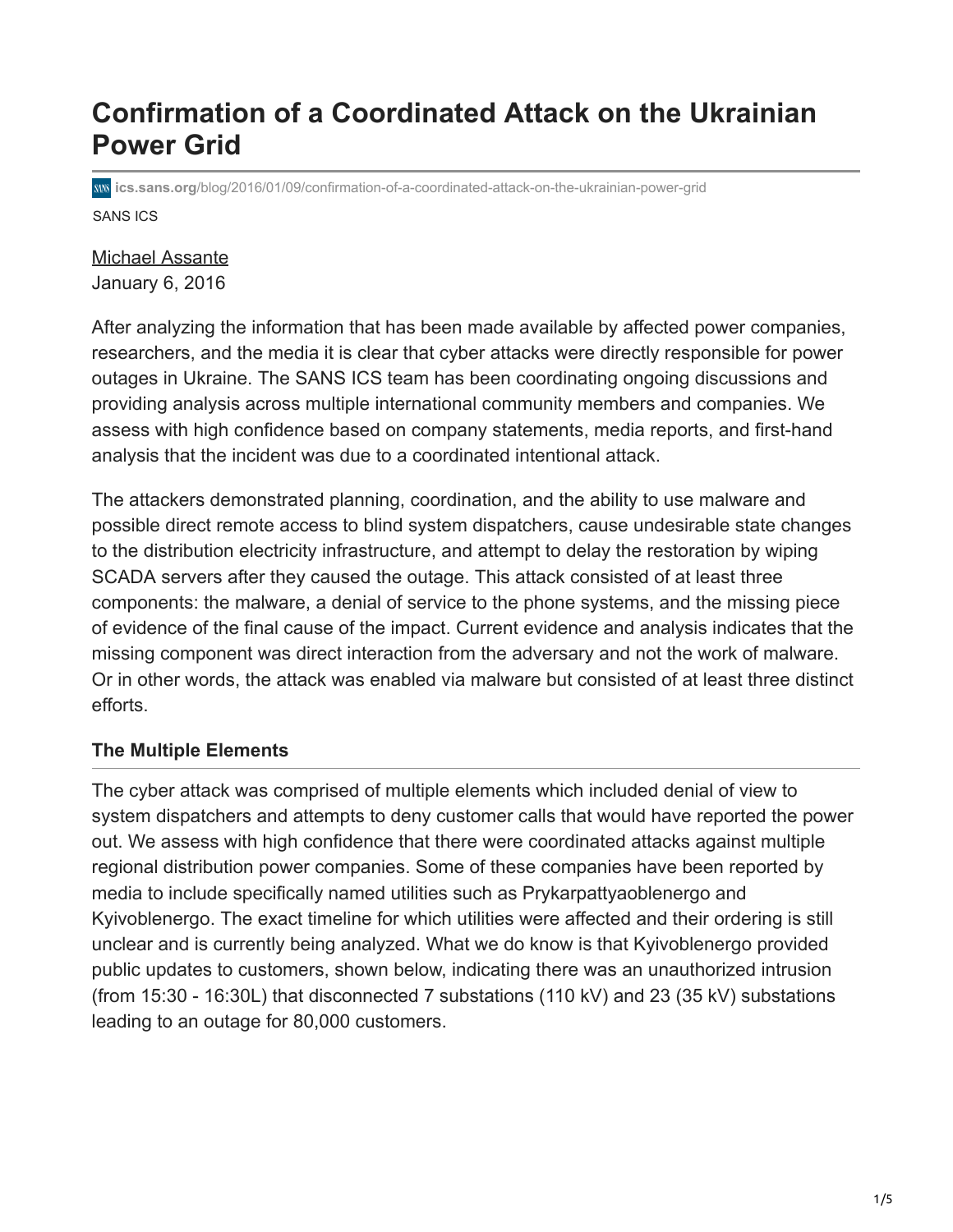### 12/24/2015

# Dear customers!

Dec. 23, 2015, from 15:35 - 16:30, third parties were made illegal entry into information-technological system of remote access to equipment telecontrol substations of 35-110 kV JSC "Kyivoblenergo."

As a result, it was disconnected 7 (seven) 110 kV substations and 23 (twenty three) substation 35 kV. This led to the repayment of about 80,000 different categories of customers on the reliability of electricity supply.

Electricity was restored to all consumers employees of the Company at 18:56 the same day.

We apologize for the situation and thank you for your understanding.



PJSC "Kyivoblenergo"

The key significance here is that 80,000 customers comprise a significant portion of their residential load. Power was restored to all customers by (18:56L). They also reported technical failures with their call line interfering with receiving customer's calls as shown below.

### 12/24/2015

### Dear customers!

23 December 2015 there was a technical failure in the infrastructure, making it difficult to dial call center PJSC "Kyivoblenergo."

We apologize for any inconvenience.



Quick action by utility staff to switch to "manual mode" and restore the system was impressive. Statements from utility staff to local media indicated the distribution system was being run without the benefit of their SCADA as it was still infected. Field staff at the impacted power companies manned required substations, transferring from "automatic to manual mode", and manually re-closed breakers to energize the system. Restoration varied but all services were restored in 3-6 hours. It is important to note that there are risks operating your system without the benefit of an automated dispatch control center and utilities that are more reliant on automation may not be able to restore large portions of their system this way. In many ways, the Ukrainian operators should be commended for their diligence and restoration efforts.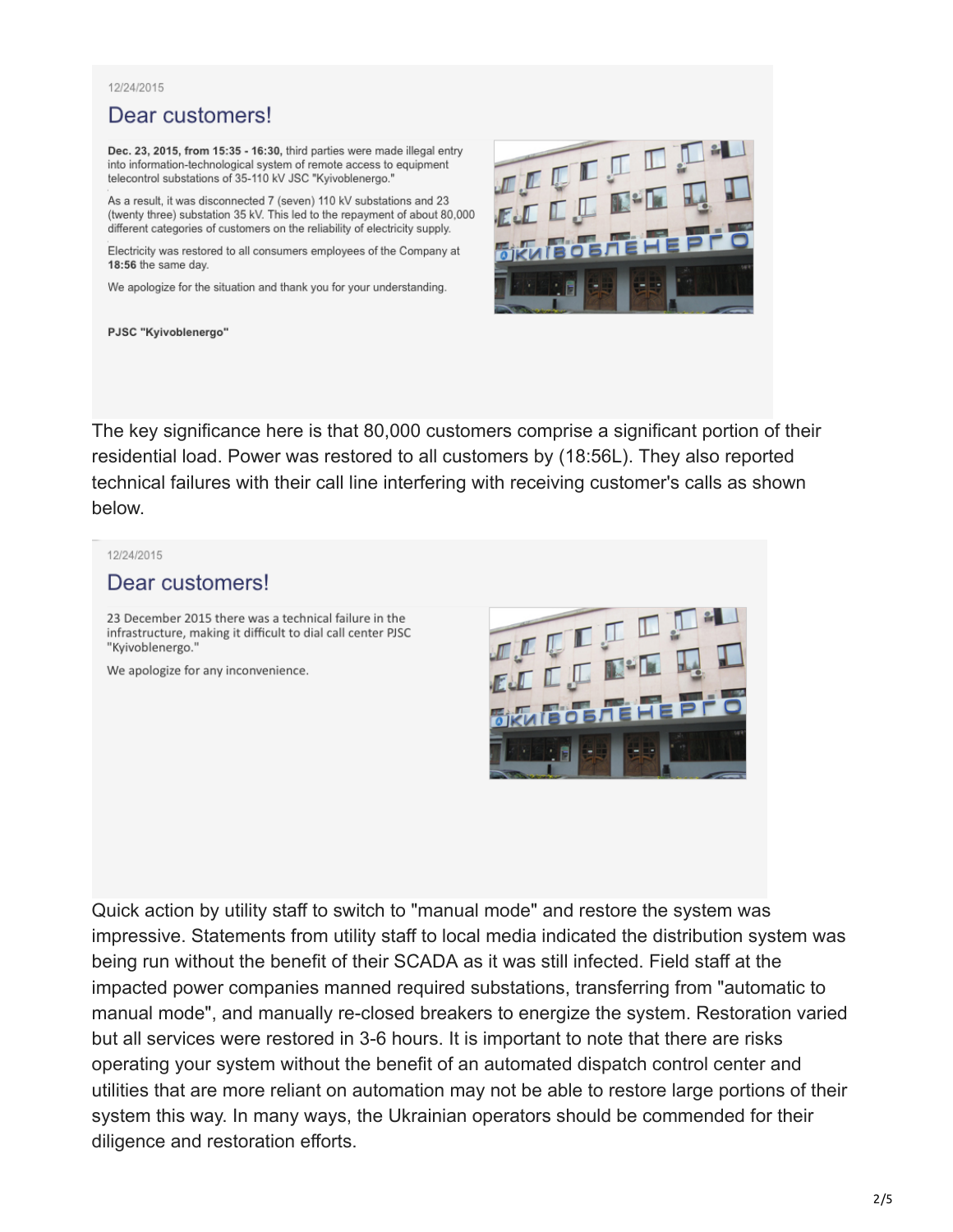From what has been reported, here is the information to date that we are confident took place. The exact timing of the events is still being pieced together.

- The adversary initiated an intrusion into production SCADA systems
- Infected workstations and servers
- Acted to "blind" the dispatchers
- Acted to damage the SCADA system hosts (servers and workstations)
	- Action would have delayed restoration and introduce risk, especially if the SCADA system was essential to coordinate actions
	- Action can also make forensics more difficult
- Flooded the call centers to deny customers calling to report power out

# **Probable Cyber Attack Milestones as Reported to Date:**

In analyzing the evidence and reports there are still missing pieces to the attack. Understanding the initial foothold of the adversary, the eventual impact, and the types of systems in place can help to make assessments on what the adversary likely had to have done but the items stated below are currently probable and not known. We are working to verify and uncover more information.

- The adversaries infected workstations and moved through the environment
- Acted to open breakers and cause the outage (assessed through technical analysis of the Ukrainian SCADA system in comparison to the impact)
- Initiated a possible DDoS on the company websites

# **Malware Enabled but Not Likely Malware Caused**

It is interesting and important to understand the role of the malware sample SANS ICS [previously reported](http://ics.sans.org/blog/2016/01/01/potential-sample-of-malware-from-the-ukrainian-cyber-attack-uncovered) that came from one of the infected networks. There have been two prominent theories in the community and speculation to the media that either the 'KillDisk' component was just inside the network and unrelated to the power outage (a reliability issue where malware just happened to be there) or that the 'KillDisk' component was directly responsible for the outage. It is our assessment that neither of these are correct. Malware likely enabled the attack, there was an intentional attack, but the 'KillDisk' component itself did not cause the outage.

It is also important to note that many of the samples being analyzed in the community to date as reported by others are not guaranteed to have been involved in this incident. The malware campaign reported, tied to BlackEnergy and the Sandworm team by others, has solid links to this incident but it cannot be assumed that files such as the excel spreadsheet and other malware samples recovered from other portions of that campaign were at all involved in this incident. It is possible but far too early in the technical analysis to state that. The type of analysis being done by the security researchers and companies assessing this is valuable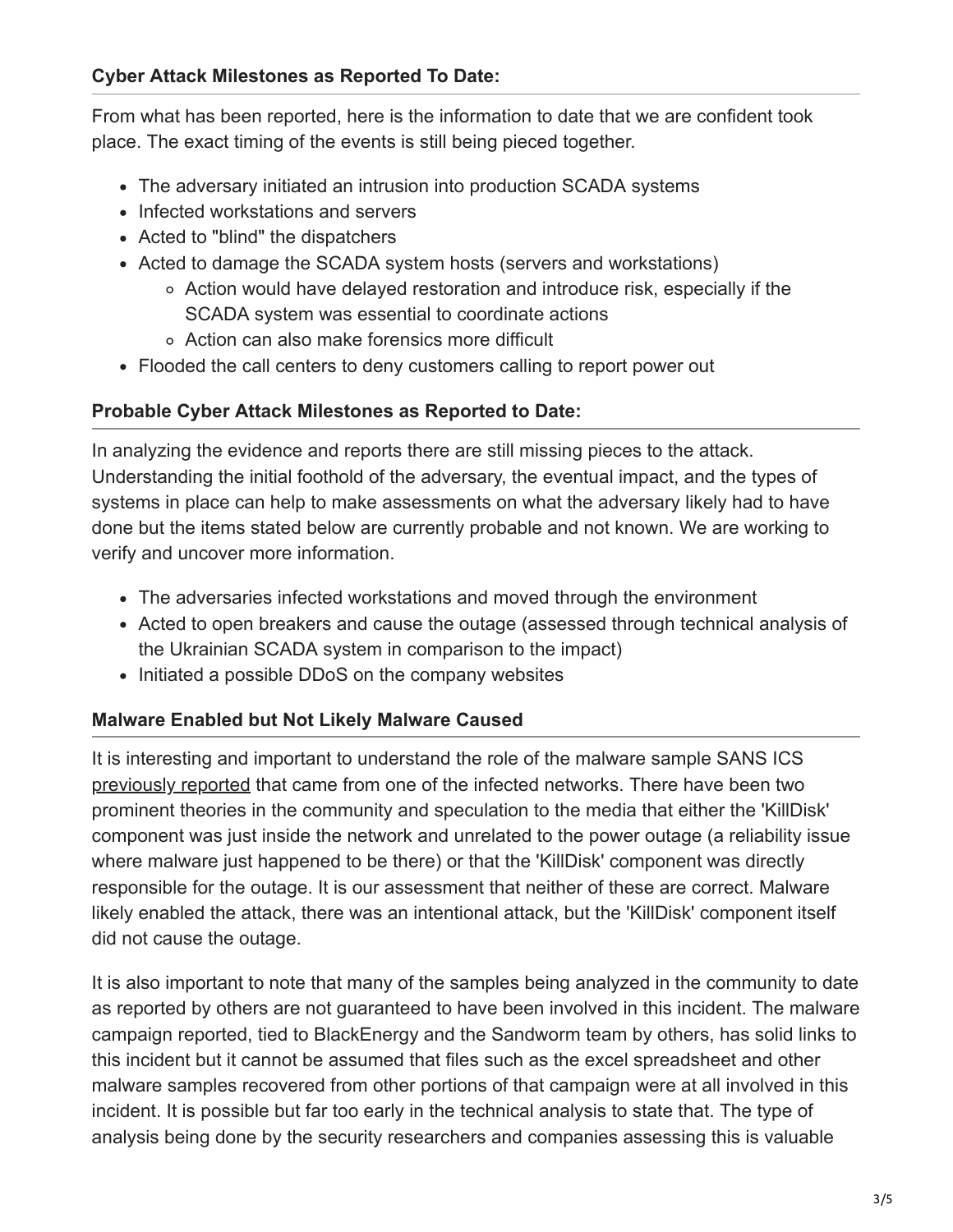analysis and they should be commended. At the worst it will provide lessons learned and training opportunities for the community. But analysts should be careful not to overstate current analysis of malware samples due to their link to the larger campaign as being specific to this incident. Simply put, there is still evidence that has yet to be uncovered that may refute the minutia of the specific components of the malware portion of the attack.

More importantly, the link of the KillDisk wiper to the actual cause of the outage is not likely. This is stated because power systems and SCADA schemes simply do not work in that manner. In other words, the incident observed with consideration to timing, sites, and impact does not at all align with the narrative of the 'KillDisk' component itself causing the impact. I have observed the loss of many SCADA systems for periods of time that resulted in no outage or impact to the power system. Running a power system without the benefit of your SCADA system at the distribution-level adds risk, but without something to change the 'state' (for example to force a circuit to de-energize) then the system will continue to serve power. We assess currently that the malware allowed the attackers to gain a foothold at the targeted utilities, open up command and control, and facilitate the planning of an attack by providing access to the network and necessary information. The malware also appears to have been used to wipe files in an attempt to deny the use of the SCADA system for the purposes of restoration to amplify the effects of the attack and possibly to delay restoration.

# **Final Thoughts**

We are very interested in helping power utilities learn as much as they can from this real world incident. We would also note the competent action by Ukrainian utility personnel in responding to the attack and restoring their power system. As a community the power industry is dedicated to keeping the lights on. What is now true is that a coordinated cyber attack consisting of multiple elements is one of the expected hazards they may face. We need to learn and prepare ourselves to detect, respond, and restore from such events in the future. The SANS ICS team will be continuing our analysis and presenting findings and updates to the community in multiple formats. On Jan 20<sup>th</sup> we will host a webcast focusing on understanding the industrial control systems and SCADA networks of the Ukrainian power grid to identify what was even possible in terms of attack scenarios. Following that, we will release more information at the [SANS ICS Summit](https://www.sans.org/event/ics-security-summit-2016) with a full breakdown of what we know and its value to the community. Finally, we will be releasing a comprehensive whitepaper on the incident in our Defense Use Case (DUC) series in our [ICS Digital Library.](https://ics.sans.org/ics-library) The DUC will highlight both the cyber and physical components to this incident and the lessons learned for the community.

We sincerely thank all the effort going on in the community by numerous passionate researchers and companies across both the information technology and the ICS community. It takes all of us working together to understand and respond to these types of incidents.

To view all our upcoming courses and events, click [here.](http://ics.sans.org/u/osp)